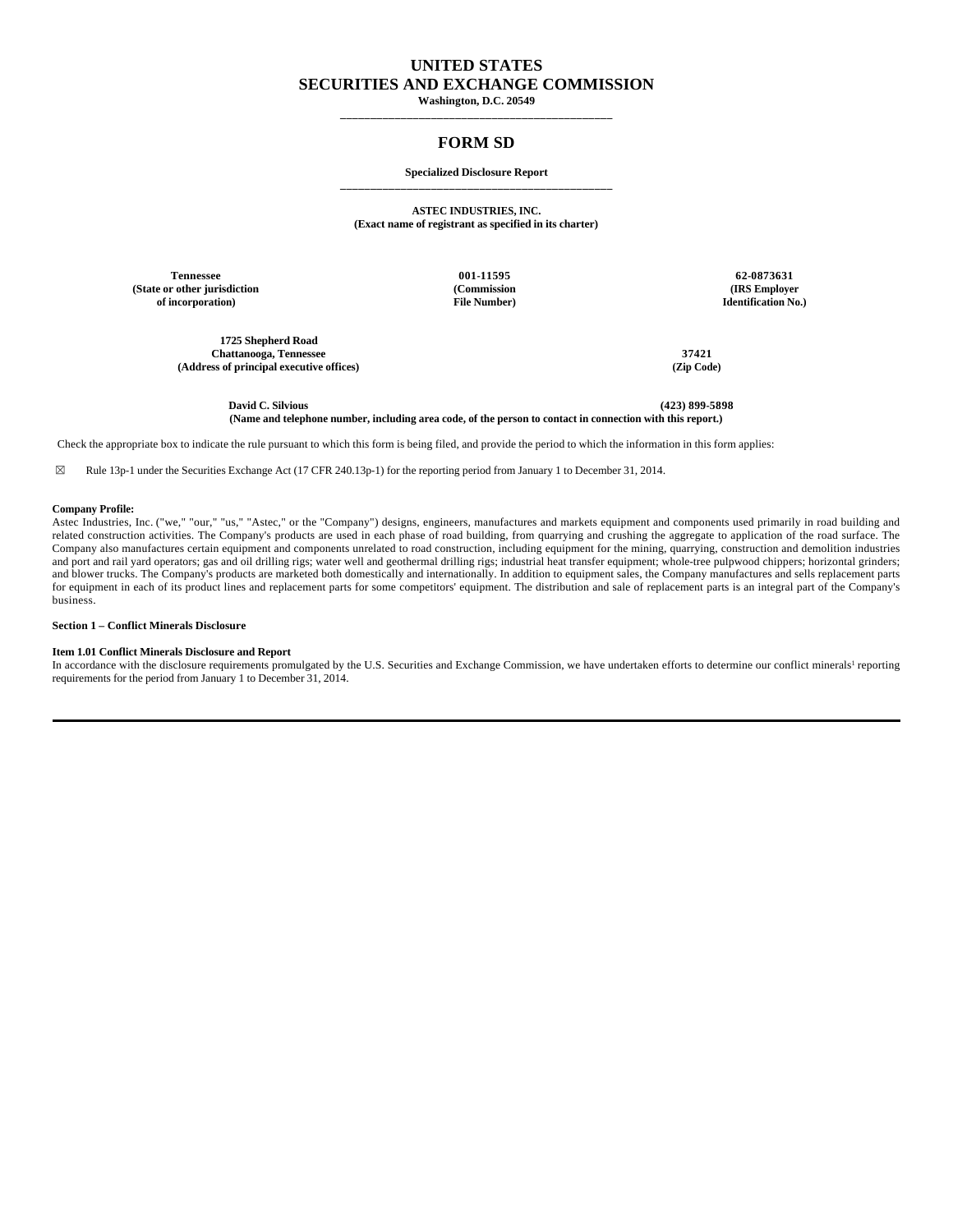We have determined that during 2014 our company manufactured (or contracted to manufacture) products as to which conflict minerals are necessary to the functionality or production of such products. As is required, we have conducted a good faith reasonable country of origin inquiry ("RCOI") reasonably designed to determine whether the necessary conflict minerals originated in the DRC or an adjoining country or came from recycled or scrap sources.

Astec's RCOI process included conducting an inquiry of our direct suppliers using the Conflict-Free Sourcing Initiative's Conflict Minerals Reporting Template. We relied upon our suppliers' representations regarding the origin of their minerals and their smelter data to determine the source of the conflict minerals within our supply chain. Based on the results of our RCOI, we exercised due diligence on the source and chain of custody of the conflict minerals.

The Company has filed this Specialized Disclosure Form and the associated Conflict Minerals Report, which appears as Exhibit 1.01 hereto and is publicly available on the Company's website at http://www.astecindustries.com/.

# **Item 1.02 Exhibit**

The Company's Conflict Minerals Report is provided as Exhibit 1.01 hereto.

# **Section 2 – Exhibits**

#### **Item 2.01 Exhibits**

The following exhibit is filed as part of this report.

Exhibit 1.01 – Astec Industries, Inc.'s Conflict Minerals Report for the period January 1 to December 31, 2014.

**================================** <sup>1</sup> The term "conflict mineral" is defined in Section 1502(e)(4) of the Dodd-Frank Wall Street Reform and Consumer Protection Act as (A) columbite-tantalite, also known as coltan (the metal ore from which tantalum is extracted); cassiterite (the metal ore from which tin is extracted); gold; wolframite (the metal ore from which tungsten is extracted); or their derivatives; or (B) any other mineral or its derivatives determined by the Secretary of State to be financing conflict in the Democratic Republic of the Congo ("DRC") or an adjoining country.

**SIGNATURE**

Pursuant to the requirements of the Securities Exchange Act of 1934, the registrant has duly caused this report to be signed on its behalf by the duly authorized undersigned.

Astec Industries, Inc.

By: /s/ David C. Silvious Date: May 26, 2015 David C. Silvious Chief Financial Officer, Vice President, and Treasurer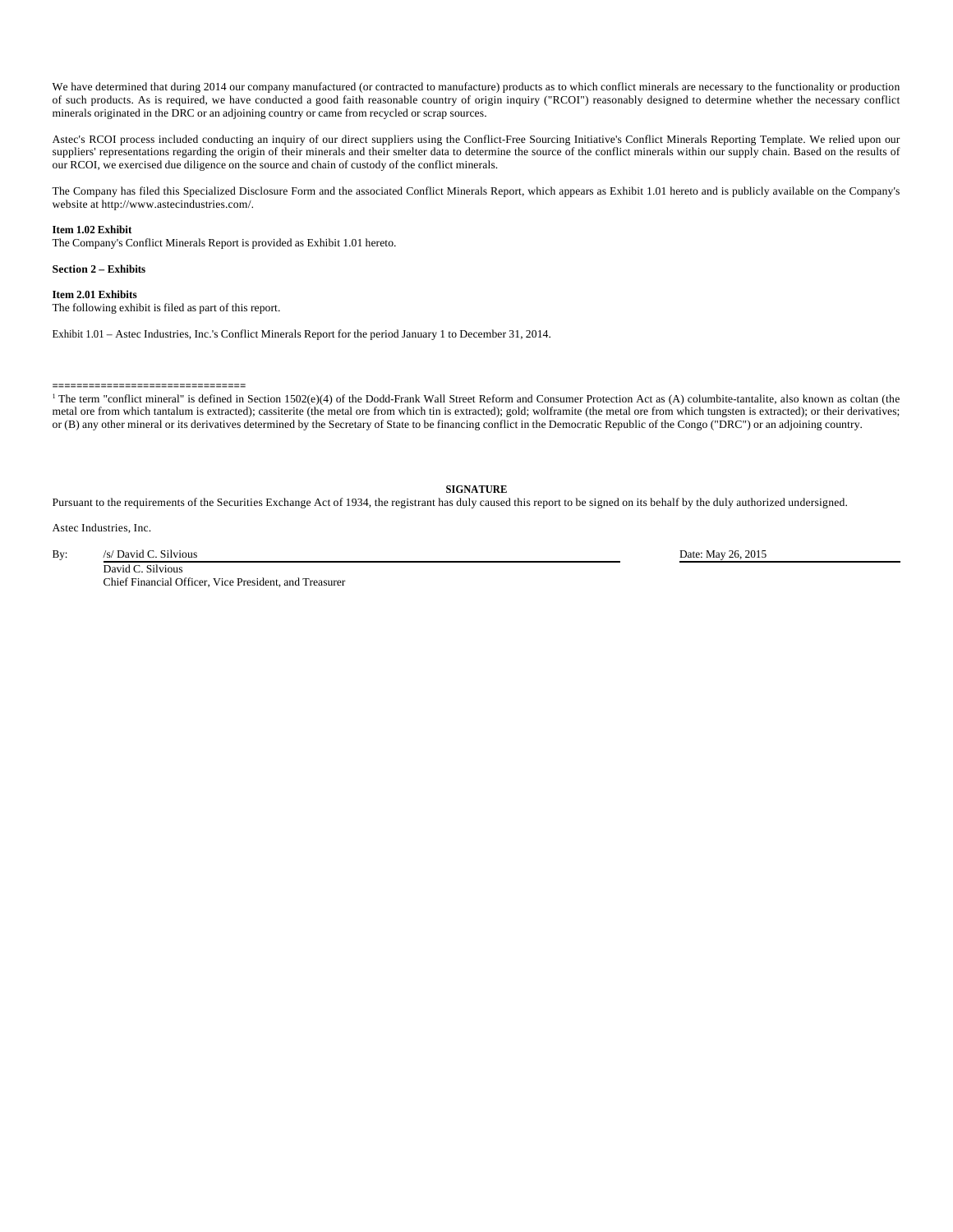CONFLICT MINERALS REPORT OF **ASTEC INDUSTRIES, INC.** FOR THE REPORTING PERIOD FROM JANUARY 1 TO DECEMBER 31, 2014

# **I. Introduction**

This is the Conflict Minerals<sup>1</sup> Report of Astec Industries, Inc. ("we," "our," "us," "Astec," or the "Company") prepared for calendar year 2014 (except for conflict minerals that, prior to January 31, 2013, were located outside of the supply chain) in accordance with Rule 13p-1 ("Rule 13p-1") under the Securities Exchange Act of 1934 (the "Act"). Numerous terms in this Report are defined in Rule 13p-1 of the Act and Form SD and the reader is referred to those sources, and also to Release No. 34-67716 (August 22, 2012) of the Act (the "Adopting Release") for such definitions.

In accordance with Rule 13p-1, we undertook efforts to determine whether the necessary conflict minerals in our products were or were not "DRC conflict-free." The Company designed its efforts in conformity with the internationally recognized due diligence framework put forth in the *OECD Due Diligence Guidance for Responsible Supply Chains of Minerals from Conflict-Affected and High-Risk Areas*<sup>2</sup> ("OECD Due Diligence Guidance") and related Supplements.

The statements below are based on the activities performed to date and in good faith by Astec and are based on the infrastructure and information available at the time of this filing. Factors that could affect the accuracy of these statements include, but are not limited to, incomplete supplier data or available smelter data, errors or omissions by suppliers or smelters, evolving definition and confirmation of smelters, incomplete information from industry or other third-party sources, continuing guidance regarding the SEC final rules, and other issues.

# **II. Design of Conflict Minerals Program**

The Company designed its conflict minerals program to conform, in all material respects, with the five-step framework of the OECD Due Diligence Guidance, the Supplement on Tin, Tantalum, and Tungsten, and the Supplement on Gold, specifically as they relate to our position in the minerals supply chain as a "downstream" company:

Step 1: Establish strong company management systems

Step 2: Identify and assess risks in the supply chain

Step 3: Design and implement a strategy to respond to identified risks

Step 4: Carry out independent third-party audit of smelter/refiner's due diligence practices

Step 5: Report annually on supply chain due diligence.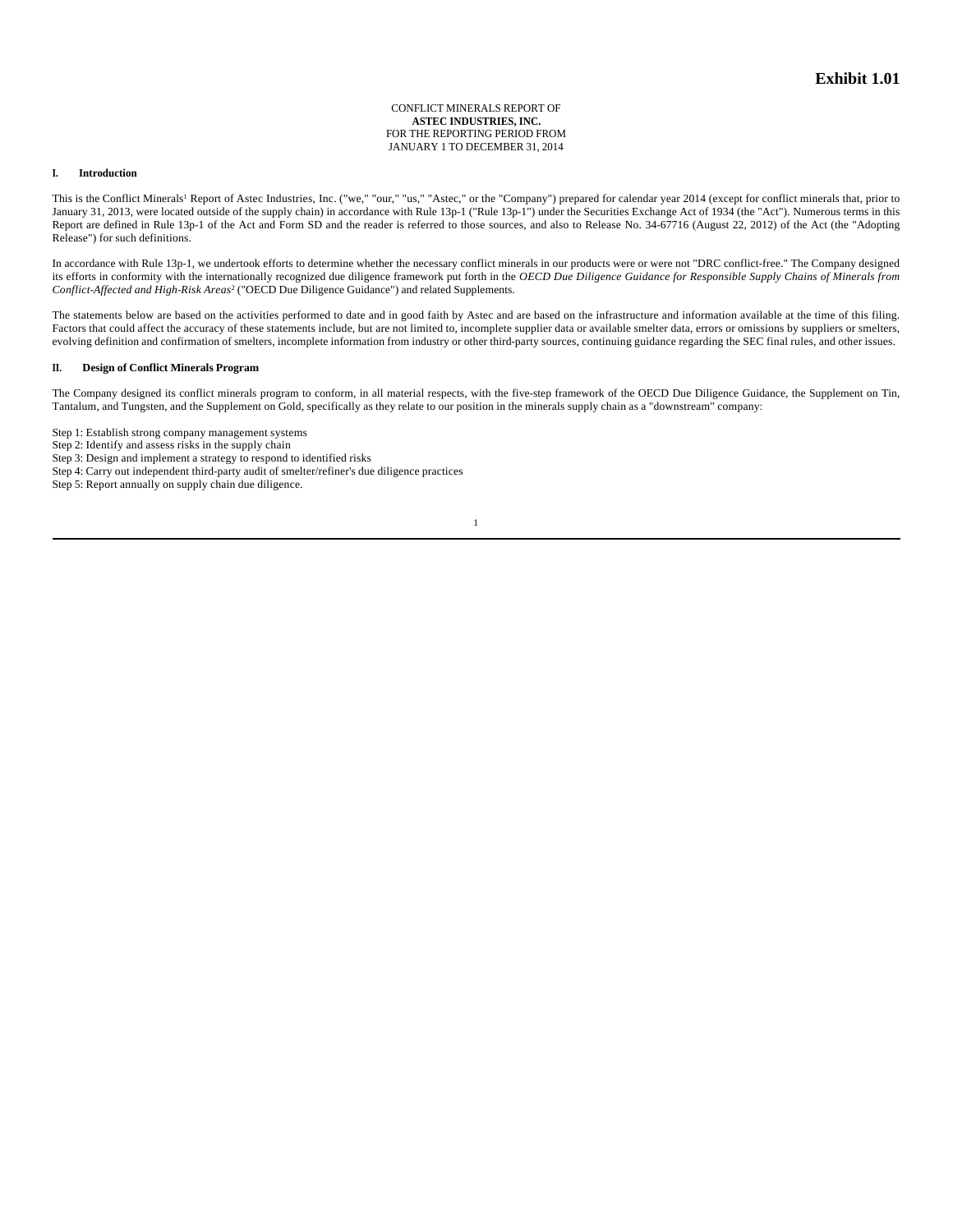We relied upon multi-stakeholder initiatives that provide verification processes for conflict-free minerals from smelters or refiners who may provide those minerals to companies in our supply chain. The Company, as a purchaser of component parts, is many steps removed from the mining of conflict minerals. The Company does not purchase raw ore or unrefined conflict minerals and conducts no purchasing activities directly in the Covered Countries.

Astec also engaged Crowe Horwath, an international accounting and consulting firm, to assist in the design and implementation of our program. We utilized Crowe Horwath's technology platform to communicate with our supply chain, collect Conflict Minerals Reporting Templates, and validate key information from our suppliers.

# **III. Due Diligence Measures Performed by Astec**

The following describes the measures taken to reasonably determine the country of origin and to exercise due diligence in the mineral supply chain in conformance with the OECD Due Diligence Guidance.

Step 1: Establish strong company management systems

- a. Conflict minerals team Astec established a conflict minerals team that includes individuals from the appropriate business units and departments. The team was structured to ensure critical information, including the Company's conflict minerals policy, reached relevant employees and suppliers.
- b. Conflict minerals policy Astec adopted and published a policy establishing the expectations of our suppliers. The policy resides on our corporate website. It is periodically reviewed and will be updated, if necessary.
- c. Internal engagement We developed a training program for internal use to educate relevant employees on our conflict minerals program and reporting obligations.
- d. Supplier engagement Astec provided educational materials to our queried suppliers. Suppliers were provided information on the conflict minerals disclosure requirements as well as recommendations for developing, implementing, and documenting a conflict minerals compliance program.
- e. Company level grievance mechanism As recommended by the OECD Due Diligence Guidance, Astec has established a grievance mechanism as a risk-awareness system for conflict minerals issues. Stakeholders can communicate directly and confidentially with our compliance officer.
- f. Records management Astec will maintain records relating to our conflict minerals program in accordance with the recommended record retention guidelines.

Step 2: Identify and assess risks in the supply chain

We performed the following steps as part of our risk assessment process:

2 a. Identify products in scope – Our conflict minerals team conducted a detailed review of the products manufactured or contracted to be manufactured during the Reporting Period to identify products that should be deemed in-scope as described by the Adopting Release.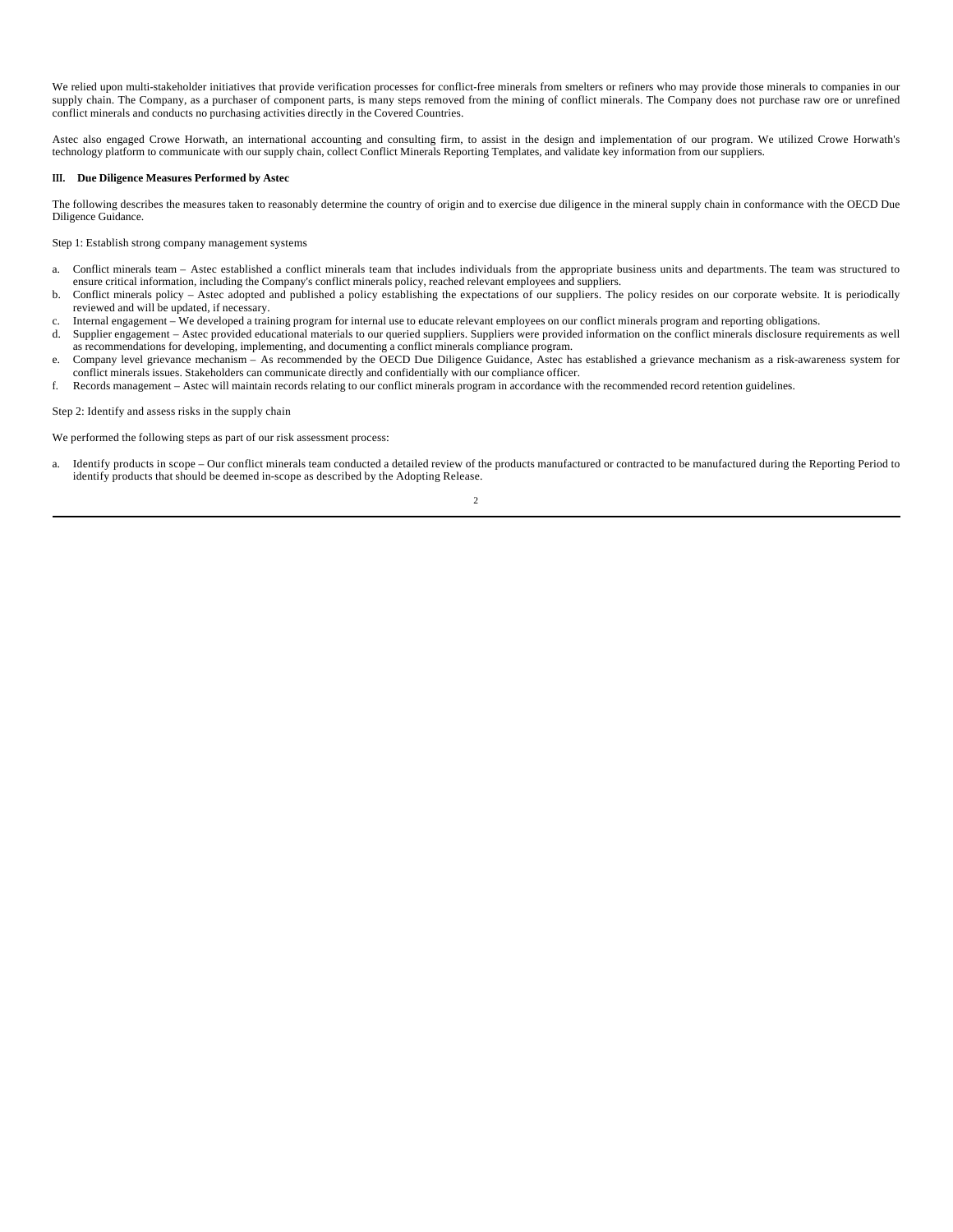- b. Conduct Reasonable Country of Origin Inquiry ("RCOI") Astec utilized the industry-developed Conflict Minerals Reporting Template ("CMRT") to query our suppliers for conflict minerals information. We requested this information from the Tier 1 suppliers who provide material and components for the products deemed in-scope by our conflict minerals team. We evaluated the responses from the templates submitted by our suppliers to determine our reporting obligation based on this RCOI.
- c. Completed additional follow-up Astec contacted direct suppliers that did not respond to our request for conflict minerals information by the requested date. We also worked to clarify and validate the information provided by our suppliers.
- d. Identify smelters/processors Astec compiled a list of smelters/processors in our supply chain using our supplier's responses in their CMRTs. The Company reconciled this list to the list of smelter facilities designated by the Conflict-Free Sourcing Initiative's ("CFSI") Conflict-Free Smelter Program. We have provided that list in this report.

Step 3: Design and implement a strategy to respond to identified risks

We performed the following steps as part of our risk management plan:

- a. Designed and implemented a plan Astec used established risk rating criteria to evaluate suppliers based on the responses provided within their CMRT as well as any additional documentation furnished to support those responses. The resulting risk ratings will be used to develop specific supplier outreach and education to address the identified risks.
- b. Verify smelters As part of the risk mitigation process, the Company reconciled the list of smelters collected from suppliers to the list of smelter facilities designated as "conflictfree" by the CFSI's Conflict-Free Smelter Program.

Step 4: Carry out independent third-party audit of smelter/refiner's due diligence practices

Astec is relying on the CFSI's published lists to verify the conflict-free status of smelters/processors that source from Covered Countries.

Step 5: Report annually on supply chain due diligence

Astec has determined that a portion of the conflict minerals used to manufacture our products originated from the Covered Countries. Accordingly, this Conflict Minerals Report has been filed with the SEC and is available on our website at http://www.astecindustries.com/.

# **IV. Product Determination**

On the basis of the measures described above, the Company has determined that all of our products manufactured as of December 31, 2014 are considered to be DRC conflict undeterminable.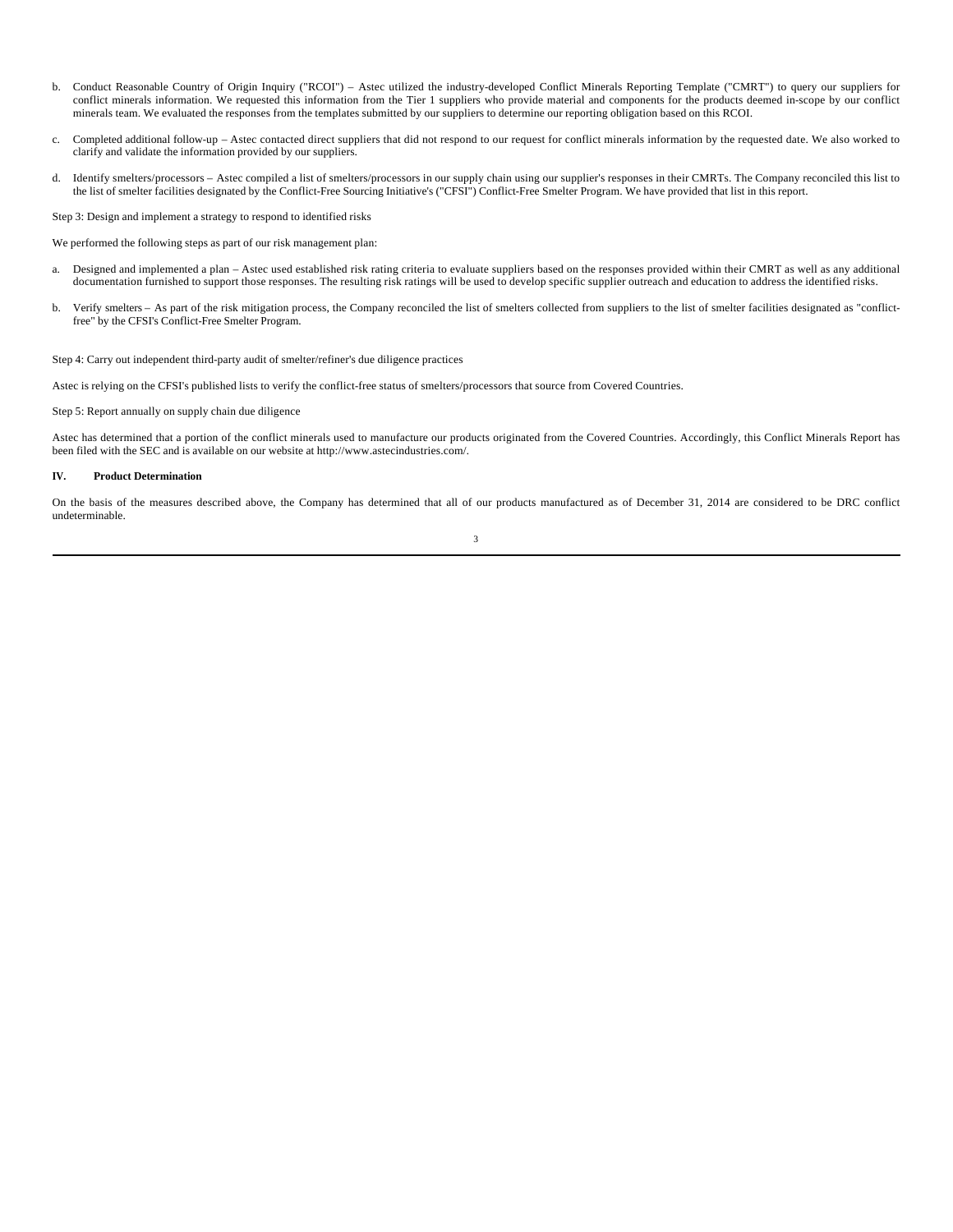# **V. Product Description; Processing Facilities**

**Products** – The Company designs, engineers, manufactures, and markets equipment and components used primarily in road building and related construction activities. The Company's products are used in each phase of road building, from quarrying and crushing the aggregate to application of the road surface. The Company also manufactures certain equipment and components unrelated to road construction, including equipment for the mining, quarrying, construction and demolition industries, and port and rail yard operators; gas and oil drilling rigs; water well and geothermal drilling rigs; industrial heat transfer equipment; whole-tree pulpwood chippers; horizontal grinders; and blower trucks. The Company's products are marketed both domestically and internationally. In addition to equipment sales, the Company manufactures and sells replacement parts for equipment in each of its product lines and replacement parts for some competitors' equipment. The distribution and sale of replacement parts is an integral part of the Company's business.

**Processing Facilities –** Based on our due diligence process and the information received from our suppliers, the following facilities may have been used to process conflict minerals used in our products.

| <b>Mineral</b> | <b>Smelter Name</b>                                 | Country                   | <b>Conflict-Free Status</b> |
|----------------|-----------------------------------------------------|---------------------------|-----------------------------|
| Gold           | Aida Chemical Industries Co., Ltd.                  | <b>JAPAN</b>              | Conflict-Free               |
| Gold           | Allgemeine Gold-und Silberscheideanstalt A.G.       | <b>GERMANY</b>            | Conflict-Free               |
| Gold           | AngloGold Ashanti Córrego do Sítio Mineração        | <b>BRAZIL</b>             | Conflict-Free               |
| Gold           | Argor-Heraeus SA                                    | SWITZERLAND               | Conflict-Free               |
| Gold           | Asahi Pretec Corporation                            | <b>JAPAN</b>              | Conflict-Free               |
| Gold           | Atasay Kuyumculuk Sanayi Ve Ticaret A.S.            | TURKEY                    | Conflict-Free               |
| Gold           | Aurubis AG                                          | <b>GERMANY</b>            | Conflict-Free               |
| Gold           | <b>Boliden AB</b>                                   | <b>SWEDEN</b>             | Conflict-Free               |
| Gold           | C. Hafner GmbH + Co. KG                             | <b>GERMANY</b>            | Conflict-Free               |
| Gold           | CCR Refinery - Glencore Canada Corporation          | <b>CANADA</b>             | Conflict-Free               |
| Gold           | Chimet S.p.A.                                       | <b>ITALY</b>              | Conflict-Free               |
| Gold           | Dowa                                                | <b>JAPAN</b>              | Conflict-Free               |
| Gold           | Eco-System Recycling Co., Ltd.                      | <b>JAPAN</b>              | Conflict-Free               |
| Gold           | Heimerle + Meule GmbH                               | <b>GERMANY</b>            | Conflict-Free               |
| Gold           | Heraeus Ltd. Hong Kong                              | <b>CHINA</b>              | Conflict-Free               |
| Gold           | Heraeus Precious Metals GmbH & Co. KG               | <b>GERMANY</b>            | Conflict-Free               |
| Gold           | Ishifuku Metal Industry Co., Ltd.                   | <b>JAPAN</b>              | Conflict-Free               |
| Gold           | <b>Istanbul Gold Refinery</b>                       | <b>TURKEY</b>             | Conflict-Free               |
| Gold           | Japan Mint                                          | <b>JAPAN</b>              | Conflict-Free               |
| Gold           | Johnson Matthey Inc.                                | <b>UNITED STATES</b>      | Conflict-Free               |
| Gold           | Johnson Matthey Limited                             | <b>CANADA</b>             | Conflict-Free               |
| Gold           | JSC Ekaterinburg Non-Ferrous Metal Processing Plant | RUSSIAN FEDERATION        | Conflict-Free               |
| Gold           | <b>JSC</b> Uralelectromed                           | <b>RUSSIAN FEDERATION</b> | Conflict-Free               |
| Gold           | JX Nippon Mining & Metals Co., Ltd.                 | <b>JAPAN</b>              | Conflict-Free               |
| Gold           | Kazzinc                                             | <b>KAZAKHSTAN</b>         | Conflict-Free               |
| Gold           | Kennecott Utah Copper LLC                           | <b>UNITED STATES</b>      | Conflict-Free               |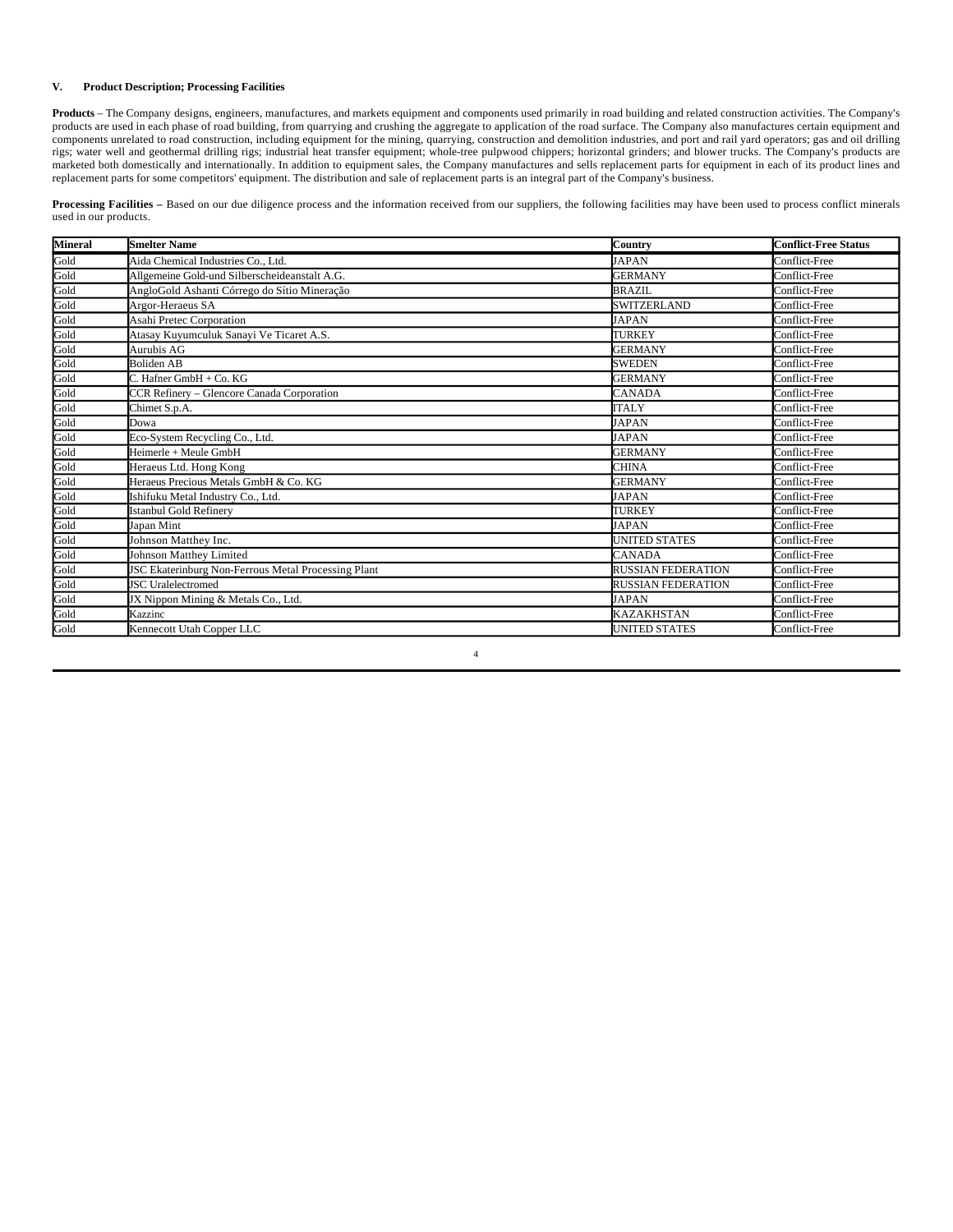|              | Kojima Chemicals Co., Ltd.                                                 | <b>JAPAN</b>              | Conflict-Free  |
|--------------|----------------------------------------------------------------------------|---------------------------|----------------|
| Gold<br>Gold | L'azurde Company For Jewelry                                               | <b>SAUDI ARABIA</b>       | Conflict-Free  |
| Gold         | LS-NIKKO Copper Inc.                                                       | KOREA, REPUBLIC OF        | Conflict-Free  |
| Gold         | Materion                                                                   | <b>UNITED STATES</b>      | Conflict-Free  |
| Gold         | Matsuda Sangyo Co., Ltd.                                                   | JAPAN                     | Conflict-Free  |
| Gold         | Metalor Technologies (Hong Kong) Ltd.                                      | CHINA                     | Conflict-Free  |
| Gold         | Metalor Technologies (Singapore) Pte., Ltd.                                | <b>SINGAPORE</b>          | Conflict-Free  |
| Gold         | Metalor Technologies SA                                                    | SWITZERLAND               | Conflict-Free  |
| Gold         | Metalor USA Refining Corporation                                           | UNITED STATES             | Conflict-Free  |
| Gold         | METALÚRGICA MET-MEX PEÑOLES, S.A. DE C.V                                   | MEXICO                    | Conflict-Free  |
| Gold         | Mitsubishi Materials Corporation                                           | <b>JAPAN</b>              | Conflict-Free  |
| Gold         | Mitsui Mining and Smelting Co., Ltd.                                       | <b>JAPAN</b>              | Conflict-Free  |
| Gold         | Nadir Metal Rafineri San. Ve Tic. A.Ş.                                     | TURKEY                    | Conflict-Free  |
| Gold         | Nihon Material Co., Ltd.                                                   | <b>JAPAN</b>              | Conflict-Free  |
| Gold         | Ohio Precious Metals, LLC                                                  | <b>UNITED STATES</b>      | Conflict-Free  |
| Gold         | Ohura Precious Metal Industry Co., Ltd.                                    | JAPAN                     | Conflict-Free  |
| Gold         | OJSC "The Gulidov Krasnoyarsk Non-Ferrous Metals Plant" (OJSC Krastvetmet) | <b>RUSSIAN FEDERATION</b> | Conflict-Free  |
| Gold         | PAMP SA                                                                    | SWITZERLAND               | Conflict-Free  |
| Gold         | PT Aneka Tambang (Persero) Tbk                                             | INDONESIA                 | Conflict-Free  |
| Gold         | PX Précinox SA                                                             | SWITZERLAND               | Conflict-Free  |
| Gold         | Rand Refinery (Pty) Ltd.                                                   | <b>SOUTH AFRICA</b>       | Conflict-Free  |
| Gold         | Republic Metals Corporation                                                | UNITED STATES             | Conflict-Free  |
| Gold         | Royal Canadian Mint                                                        | CANADA                    | Conflict-Free  |
| Gold         | Schone Edelmetaal                                                          | NETHERLANDS               | Conflict-Free  |
| Gold         | SEMPSA Jovería Platería SA                                                 | <b>SPAIN</b>              | Conflict-Free  |
| Gold         | Shandong Zhaojin Gold & Silver Refinery Co., Ltd.                          | CHINA                     | Conflict-Free  |
| Gold         | Sichuan Tianze Precious Metals Co., Ltd.                                   | CHINA                     | Conflict-Free  |
| Gold         | Solar Applied Materials Technology Corp.                                   | TAIWAN                    | Conflict-Free  |
| Gold         | Sumitomo Metal Mining Co., Ltd.                                            | JAPAN                     | Conflict-Free  |
| Gold         | Tanaka Kikinzoku Kogyo K.K.                                                | <b>JAPAN</b>              | Conflict-Free  |
| Gold         | The Refinery of Shandong Gold Mining Co., Ltd.                             | CHINA                     | Conflict-Free  |
| Gold         | Tokuriki Honten Co., Ltd.                                                  | <b>JAPAN</b>              | Conflict-Free  |
| Gold         | Umicore Brasil Ltda.                                                       | <b>BRAZIL</b>             | Conflict-Free  |
| Gold         | Umicore Precious Metals Thailand                                           | THAILAND                  | Conflict-Free  |
| Gold         | Umicore SA Business Unit Precious Metals Refining                          | <b>BELGIUM</b>            | Conflict-Free  |
| Gold         | United Precious Metal Refining, Inc.                                       | <b>UNITED STATES</b>      | Conflict-Free  |
| Gold         | Valcambi SA                                                                | SWITZERLAND               | Conflict-Free  |
| Gold         | Western Australian Mint trading as The Perth Mint                          | <b>AUSTRALIA</b>          | Conflict-Free  |
| Gold         | Yamamoto Precious Metal Co., Ltd.                                          | JAPAN                     | Conflict-Free  |
| Gold         | Zhongyuan Gold Smelter of Zhongjin Gold Corporation                        | CHINA                     | Conflict-Free  |
| Gold         | Zijin Mining Group Co., Ltd. Gold Refinery                                 | CHINA                     | Conflict-Free  |
| Gold         | <b>Advanced Chemical Company</b>                                           | UNITED STATES             | Not Determined |
| Gold         | Aktyubinsk Copper Company TOO                                              | <b>KAZAKHSTAN</b>         | Not Determined |
| Gold         | Almalyk Mining and Metallurgical Complex (AMMC)                            | <b>UZBEKISTAN</b>         | Not Determined |
| Gold         | Asaka Riken Co., Ltd.                                                      | JAPAN                     | Not Determined |
| Gold         | Bangko Sentral ng Pilipinas (Central Bank of the Philippines)              | <b>PHILIPPINES</b>        | Not Determined |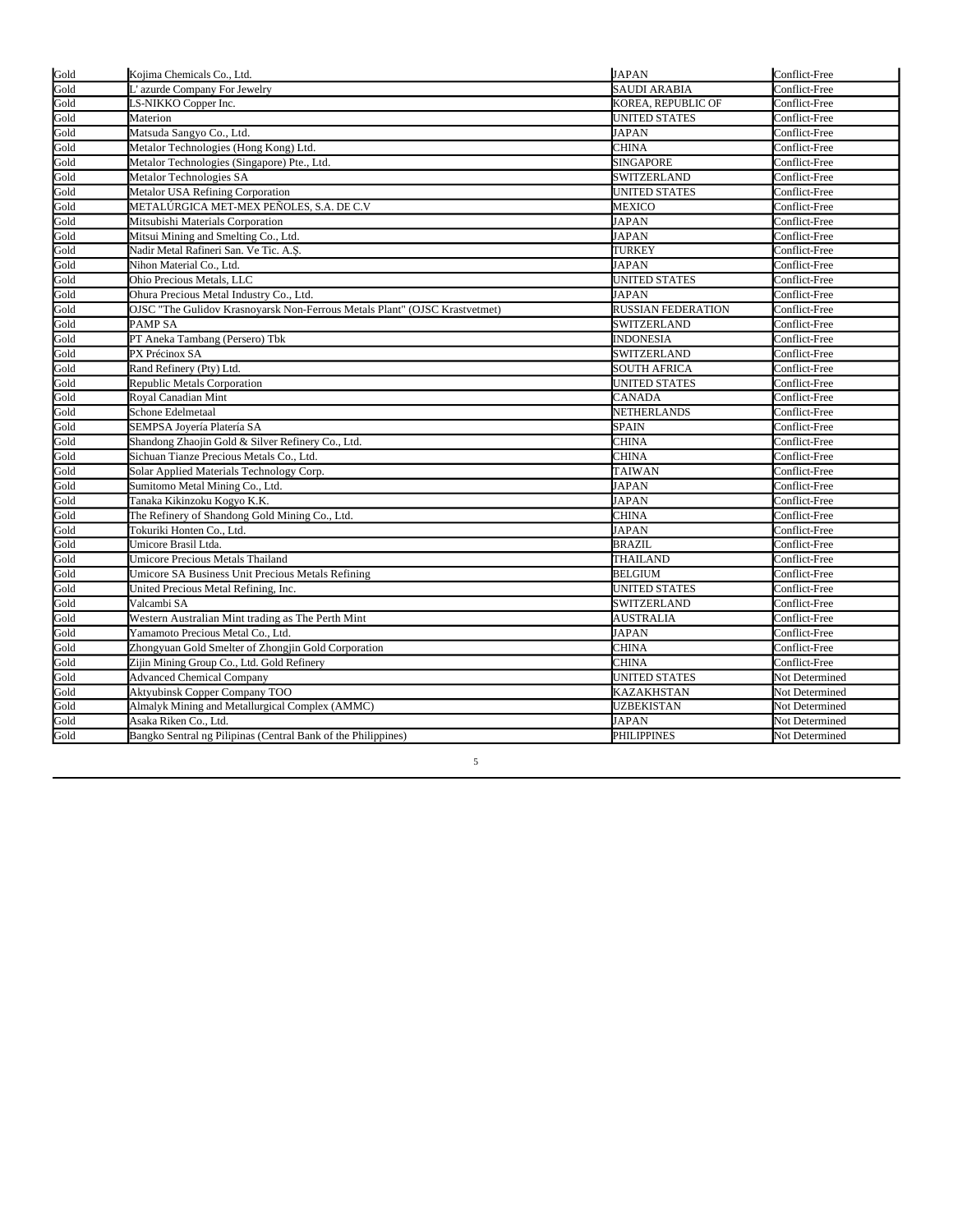| Gold | Bauer Walser AG                                                       | <b>GERMANY</b>            | Not Determined        |
|------|-----------------------------------------------------------------------|---------------------------|-----------------------|
| Gold | Caridad                                                               | <b>MEXICO</b>             | Not Determined        |
| Gold | Cendres + Métaux SA                                                   | <b>SWITZERLAND</b>        | Not Determined        |
| Gold | Chugai Mining                                                         | <b>JAPAN</b>              | Not Determined        |
| Gold | Daejin Indus Co., Ltd.                                                | KOREA, REPUBLIC OF        | Not Determined        |
| Gold | Daye Non-Ferrous Metals Mining Ltd.                                   | <b>CHINA</b>              | Not Determined        |
| Gold | Do Sung Corporation                                                   | KOREA, REPUBLIC OF        | Not Determined        |
| Gold | Doduco                                                                | <b>GERMANY</b>            | Not Determined        |
| Gold | Faggi Enrico S.p.A.                                                   | <b>ITALY</b>              | Not Determined        |
| Gold | Gansu Seemine Material Hi-Tech Co., Ltd.                              | <b>CHINA</b>              | Not Determined        |
| Gold | Geib Refining Corporation                                             | <b>UNITED STATES</b>      | Not Determined        |
| Gold | <b>Guangdong Jinding Gold Limited</b>                                 | <b>CHINA</b>              | Not Determined        |
| Gold | Hangzhou Fuchunjiang Smelting Co., Ltd.                               | <b>CHINA</b>              | <b>Not Determined</b> |
| Gold | Hunan Chenzhou Mining Group Co., Ltd.                                 | <b>CHINA</b>              | <b>Not Determined</b> |
| Gold | Hwasung CJ Co., Ltd.                                                  | KOREA, REPUBLIC OF        | Not Determined        |
| Gold | Inner Mongolia Qiankun Gold and Silver Refinery Share Company Limited | <b>CHINA</b>              | Not Determined        |
| Gold | Jiangxi Copper Company Limited                                        | <b>CHINA</b>              | <b>Not Determined</b> |
| Gold | Kazakhmys Smelting LLC                                                | <b>KAZAKHSTAN</b>         | Not Determined        |
| Gold | Korea Metal Co., Ltd.                                                 | KOREA, REPUBLIC OF        | Not Determined        |
| Gold | Kyrgyzaltyn JSC                                                       | <b>KYRGYZSTAN</b>         | Not Determined        |
| Gold | Lingbao Gold Company Limited                                          | <b>CHINA</b>              | Not Determined        |
| Gold | Lingbao Jinyuan Tonghui Refinery Co., Ltd.                            | <b>CHINA</b>              | Not Determined        |
| Gold | Luoyang Zijin Yinhui Gold Refinery Co., Ltd.                          | <b>CHINA</b>              | Not Determined        |
| Gold | Metalor Technologies (Suzhou) Ltd.                                    | <b>CHINA</b>              | Not Determined        |
| Gold | <b>Moscow Special Alloys Processing Plant</b>                         | <b>RUSSIAN FEDERATION</b> | Not Determined        |
| Gold | Navoi Mining and Metallurgical Combinat                               | <b>UZBEKISTAN</b>         | Not Determined        |
| Gold | <b>OJSC Kolyma Refinery</b>                                           | <b>RUSSIAN FEDERATION</b> | Not Determined        |
| Gold | <b>OJSC Novosibirsk Refinery</b>                                      | RUSSIAN FEDERATION        | Not Determined        |
| Gold | Penglai Penggang Gold Industry Co., Ltd.                              | <b>CHINA</b>              | Not Determined        |
| Gold | Prioksky Plant of Non-Ferrous Metals                                  | <b>RUSSIAN FEDERATION</b> | Not Determined        |
| Gold | Sabin Metal Corp.                                                     | <b>UNITED STATES</b>      | Not Determined        |
| Gold | <b>Samduck Precious Metals</b>                                        | KOREA, REPUBLIC OF        | Not Determined        |
| Gold | SAMWON Metals Corp.                                                   | KOREA, REPUBLIC OF        | Not Determined        |
| Gold | Shandong Tiancheng Biological Gold Industrial Co., Ltd.               | <b>CHINA</b>              | Not Determined        |
| Gold | So Accurate Group, Inc.                                               | <b>UNITED STATES</b>      | Not Determined        |
| Gold | SOE Shyolkovsky Factory of Secondary Precious Metals                  | <b>RUSSIAN FEDERATION</b> | Not Determined        |
| Gold | The Great Wall Gold and Silver Refinery of China                      | <b>CHINA</b>              | <b>Not Determined</b> |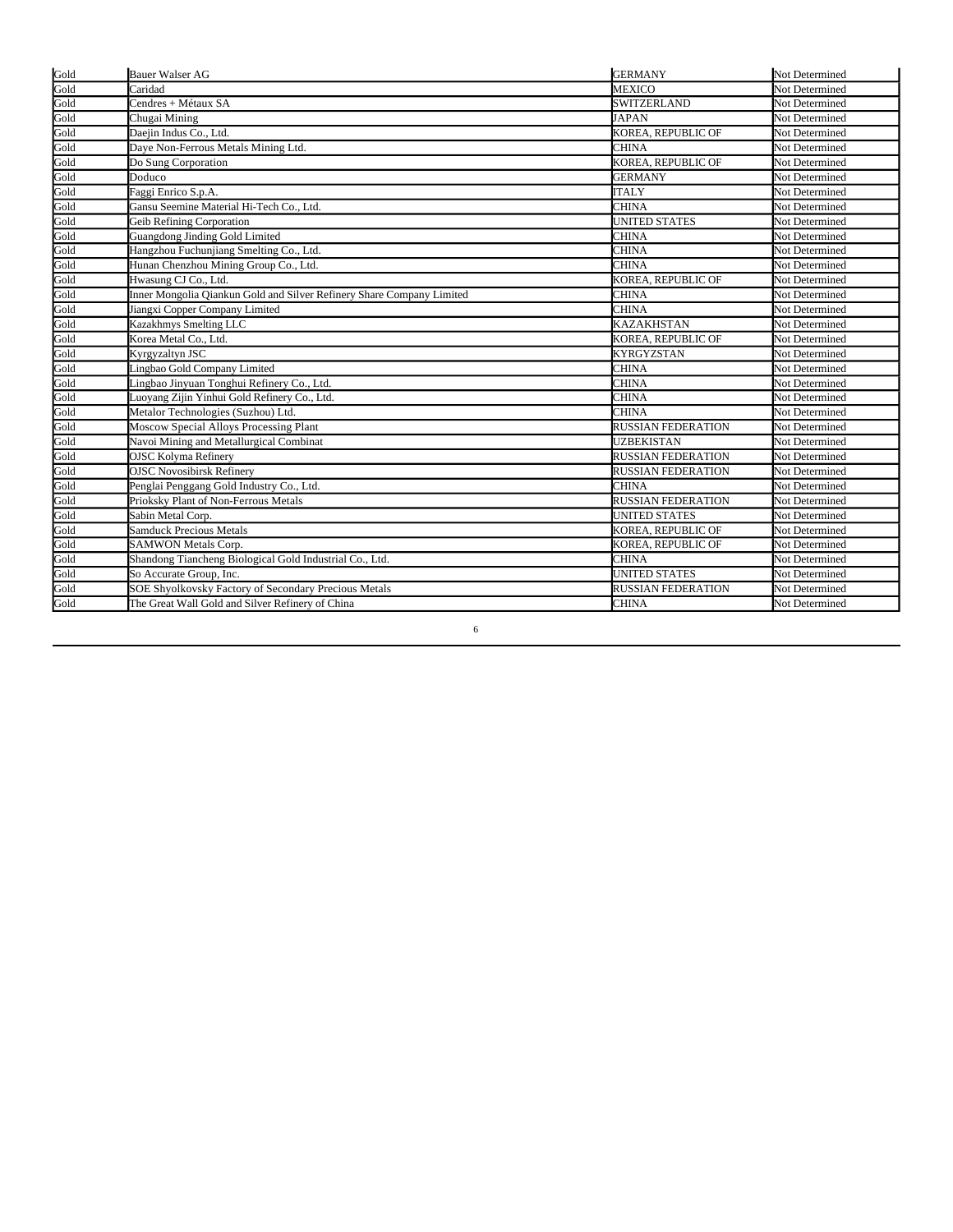| Gold     | Tongling Nonferrous Metals Group Co., Ltd.           | <b>CHINA</b>              | Not Determined |
|----------|------------------------------------------------------|---------------------------|----------------|
| Gold     | Torecom                                              | KOREA, REPUBLIC OF        | Not Determined |
| Gold     | Yokohama Metal Co., Ltd.                             | JAPAN                     | Not Determined |
| Gold     | Yunnan Copper Industry Co., Ltd.                     | CHINA                     | Not Determined |
| Tantalum | Changsha South Tantalum Niobium Co., Ltd.            | CHINA                     | Conflict-Free  |
| Tantalum | Conghua Tantalum and Niobium Smeltry                 | CHINA                     | Conflict-Free  |
| Tantalum | Duoluoshan                                           | CHINA                     | Conflict-Free  |
| Tantalum | Exotech Inc.                                         | UNITED STATES             | Conflict-Free  |
| Tantalum | F&X Electro-Materials Ltd.                           | CHINA                     | Conflict-Free  |
| Tantalum | Global Advanced Metals Aizu                          | JAPAN                     | Conflict-Free  |
| Tantalum | Global Advanced Metals Boyertown                     | UNITED STATES             | Conflict-Free  |
| Tantalum | Guangdong Zhiyuan New Material Co., Ltd.             | CHINA                     | Conflict-Free  |
| Tantalum | Guizhou Zhenhua Xinyun Technology Ltd., Kaili branch | CHINA                     | Conflict-Free  |
| Tantalum | H.C. Starck Co., Ltd.                                | THAILAND                  | Conflict-Free  |
| Tantalum | H.C. Starck GmbH Goslar                              | <b>GERMANY</b>            | Conflict-Free  |
| Tantalum | H.C. Starck GmbH Laufenburg                          | GERMANY                   | Conflict-Free  |
| Tantalum | H.C. Starck Hermsdorf GmbH                           | <b>GERMANY</b>            | Conflict-Free  |
| Tantalum | H.C. Starck Inc.                                     | <b>UNITED STATES</b>      | Conflict-Free  |
| Tantalum | H.C. Starck Ltd.                                     | JAPAN                     | Conflict-Free  |
| Tantalum | H.C. Starck Smelting GmbH & Co.KG                    | GERMANY                   | Conflict-Free  |
| Tantalum | Hengyang King Xing Lifeng New Materials Co., Ltd.    | <b>CHINA</b>              | Conflict-Free  |
| Tantalum | Hi-Temp Specialty Metals, Inc.                       | UNITED STATES             | Conflict-Free  |
| Tantalum | JiuJiang JinXin Nonferrous Metals Co., Ltd.          | CHINA                     | Conflict-Free  |
| Tantalum | Jiuiiang Tanbre Co., Ltd.                            | CHINA                     | Conflict-Free  |
| Tantalum | Jiujiang Zhongao Tantalum & Niobium Co., Ltd.        | CHINA                     | Conflict-Free  |
| Tantalum | <b>KEMET Blue Metals</b>                             | MEXICO                    | Conflict-Free  |
| Tantalum | <b>KEMET Blue Powder</b>                             | UNITED STATES             | Conflict-Free  |
| Tantalum | King-Tan Tantalum Industry Ltd.                      | CHINA                     | Conflict-Free  |
| Tantalum | LSM Brasil S.A.                                      | <b>BRAZIL</b>             | Conflict-Free  |
| Tantalum | Metallurgical Products India Pvt., Ltd.              | <b>INDIA</b>              | Conflict-Free  |
| Tantalum | Mineração Taboca S.A.                                | <b>BRAZIL</b>             | Conflict-Free  |
| Tantalum | Mitsui Mining & Smelting                             | JAPAN                     | Conflict-Free  |
| Tantalum | Molycorp Silmet A.S.                                 | <b>ESTONIA</b>            | Conflict-Free  |
| Tantalum | Ningxia Orient Tantalum Industry Co., Ltd.           | CHINA                     | Conflict-Free  |
| Tantalum | Plansee SE Liezen                                    | AUSTRIA                   | Conflict-Free  |
| Tantalum | Plansee SE Reutte                                    | AUSTRIA                   | Conflict-Free  |
| Tantalum | OuantumClean                                         | <b>UNITED STATES</b>      | Conflict-Free  |
| Tantalum | RFH Tantalum Smeltry Co., Ltd.                       | CHINA                     | Conflict-Free  |
| Tantalum | Solikamsk Magnesium Works OAO                        | <b>RUSSIAN FEDERATION</b> | Conflict-Free  |
| Tantalum | Taki Chemicals                                       | <b>JAPAN</b>              | Conflict-Free  |
| Tantalum | Telex Metals                                         | <b>UNITED STATES</b>      | Conflict-Free  |
| Tantalum | <b>Ulba Metallurgical Plant JSC</b>                  | <b>KAZAKHSTAN</b>         | Conflict-Free  |
| Tantalum | Yichun Jin Yang Rare Metal Co., Ltd.                 | CHINA                     | Conflict-Free  |
| Tantalum | Zhuzhou Cemented Carbide                             | CHINA                     | Conflict-Free  |
| Tin      | Alpha                                                | UNITED STATES             | Conflict-Free  |
| Tin      | Cooperativa Metalurgica de Rondônia Ltda.            | <b>BRAZIL</b>             | Conflict-Free  |
| Tin      | <b>CV United Smelting</b>                            | <b>INDONESIA</b>          | Conflict-Free  |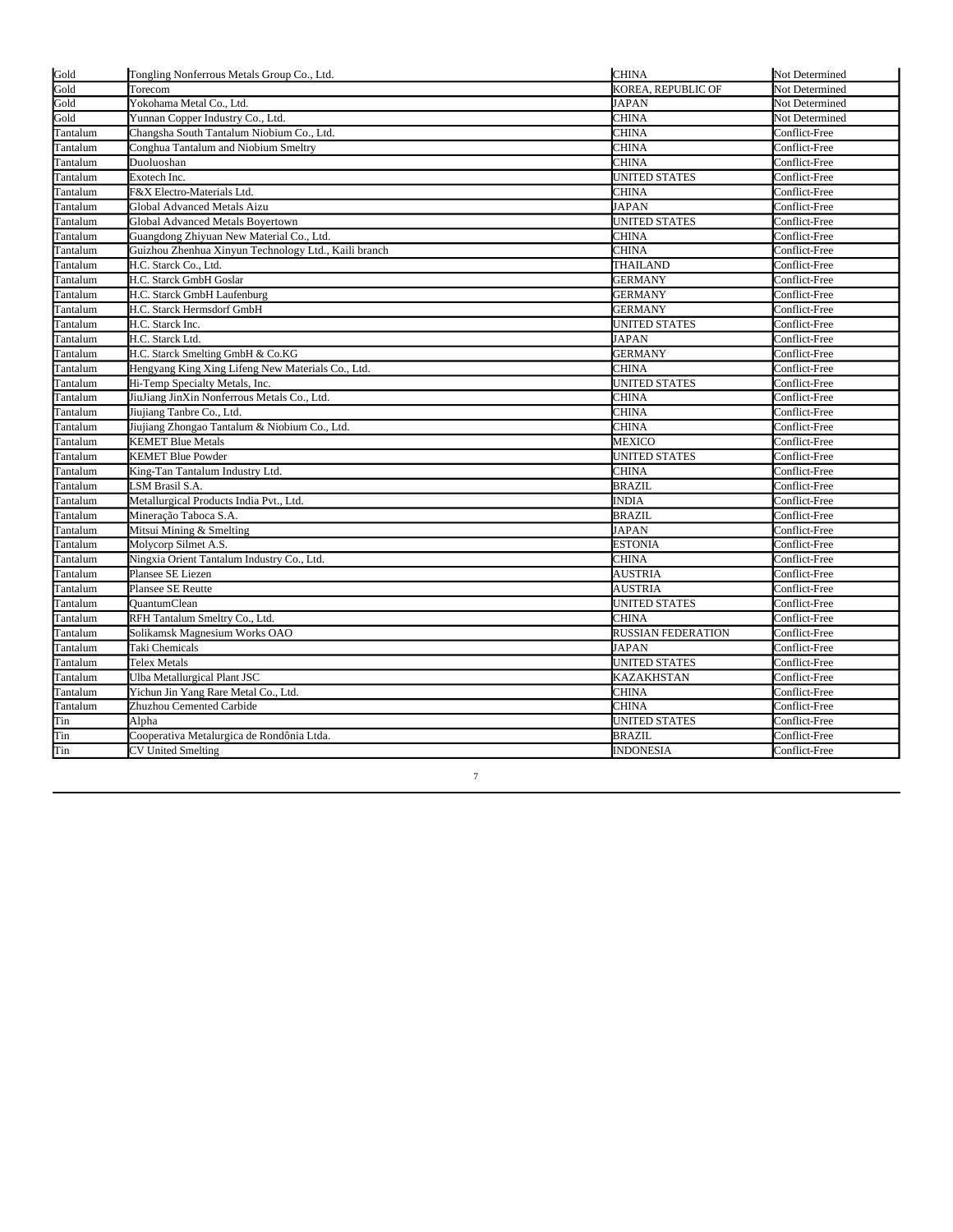| Tin | Dowa                                           | <b>JAPAN</b>         | Conflict-Free  |
|-----|------------------------------------------------|----------------------|----------------|
| Tin | <b>EM Vinto</b>                                | <b>BOLIVIA</b>       | Conflict-Free  |
| Tin | Gejiu Non-Ferrous Metal Processing Co., Ltd.   | <b>CHINA</b>         | Conflict-Free  |
| Tin | Jiangxi Ketai Advanced Material Co., Ltd.      | <b>CHINA</b>         | Conflict-Free  |
| Tin | Magnu's Minerais Metais e Ligas Ltda.          | <b>BRAZIL</b>        | Conflict-Free  |
| Tin | Malaysia Smelting Corporation (MSC)            | <b>MALAYSIA</b>      | Conflict-Free  |
| Tin | Melt Metais e Ligas S/A                        | <b>BRAZIL</b>        | Conflict-Free  |
| Tin | Mineração Taboca S.A.                          | <b>BRAZIL</b>        | Conflict-Free  |
| Tin | Minsur                                         | PERU                 | Conflict-Free  |
| Tin | Mitsubishi Materials Corporation               | <b>JAPAN</b>         | Conflict-Free  |
| Tin | Operaciones Metalurgical S.A.                  | <b>BOLIVIA</b>       | Conflict-Free  |
| Tin | PT Artha Cipta Langgeng                        | <b>INDONESIA</b>     | Conflict-Free  |
| Tin | PT ATD Makmur Mandiri Java                     | <b>INDONESIA</b>     | Conflict-Free  |
| Tin | PT Babel Inti Perkasa                          | INDONESIA            | Conflict-Free  |
| Tin | PT Bangka Putra Karya                          | INDONESIA            | Conflict-Free  |
| Tin | PT Bangka Tin Industry                         | INDONESIA            | Conflict-Free  |
| Tin | PT Belitung Industri Sejahtera                 | INDONESIA            | Conflict-Free  |
| Tin | PT Bukit Timah                                 | <b>INDONESIA</b>     | Conflict-Free  |
| Tin | PT DS Jaya Abadi                               | INDONESIA            | Conflict-Free  |
| Tin | PT Eunindo Usaha Mandiri                       | <b>INDONESIA</b>     | Conflict-Free  |
| Tin | PT Mitra Stania Prima                          | <b>INDONESIA</b>     | Conflict-Free  |
| Tin | PT Panca Mega Persada                          | <b>INDONESIA</b>     | Conflict-Free  |
| Tin | PT Prima Timah Utama                           | INDONESIA            | Conflict-Free  |
| Tin | PT Refined Bangka Tin                          | INDONESIA            | Conflict-Free  |
| Tin | PT Sariwiguna Binasentosa                      | INDONESIA            | Conflict-Free  |
| Tin | PT Stanindo Inti Perkasa                       | INDONESIA            | Conflict-Free  |
| Tin | PT Timah (Persero) Tbk Kundur                  | <b>INDONESIA</b>     | Conflict-Free  |
| Tin | PT Timah (Persero) Tbk Mentok                  | <b>INDONESIA</b>     | Conflict-Free  |
| Tin | PT Tinindo Inter Nusa                          | <b>INDONESIA</b>     | Conflict-Free  |
| Tin | PT Wahana Perkit Jaya                          | <b>INDONESIA</b>     | Conflict-Free  |
| Tin | Thaisarco                                      | THAILAND             | Conflict-Free  |
| Tin | White Solder Metalurgia e Mineração Ltda.      | <b>BRAZIL</b>        | Conflict-Free  |
| Tin | Yunnan Tin Group (Holding) Company Limited     | <b>CHINA</b>         | Conflict-Free  |
| Tin | China Tin Group Co., Ltd.                      | <b>CHINA</b>         | Not Determined |
| Tin | CNMC (Guangxi) PGMA Co., Ltd.                  | <b>CHINA</b>         | Not Determined |
| Tin | CV Gita Pesona                                 | INDONESIA            | Not Determined |
| Tin | CV Serumpun Sebalai                            | <b>INDONESIA</b>     | Not Determined |
| Tin | Estanho de Rondônia S.A.                       | BRAZIL               | Not Determined |
| Tin | Feinhütte Halsbrücke GmbH                      | <b>GERMANY</b>       | Not Determined |
| Tin | Fenix Metals                                   | <b>POLAND</b>        | Not Determined |
| Tin | Gejiu Kai Meng Industry and Trade LLC          | <b>CHINA</b>         | Not Determined |
| Tin | Gejiu Yunxin Nonferrous Electrolysis Co., Ltd. | <b>CHINA</b>         | Not Determined |
| Tin | Gejiu Zili Mining And Metallurgy Co., Ltd.     | <b>CHINA</b>         | Not Determined |
| Tin | Huichang Jinshunda Tin Co., Ltd.               | <b>CHINA</b>         | Not Determined |
| Tin | Jiangxi Shunda Huichang Kam Tin Co., Ltd.      | <b>CHINA</b>         | Not Determined |
| Tin | Linwu Xianggui Ore Smelting Co., Ltd.          | <b>CHINA</b>         | Not Determined |
| Tin | Metallic Resources, Inc.                       | <b>UNITED STATES</b> | Not Determined |
| Tin | Metallo-Chimique N.V.                          | BELGIUM              | Not Determined |
| Tin | Nankang Nanshan Tin Manufactory Co., Ltd.      | <b>CHINA</b>         | Not Determined |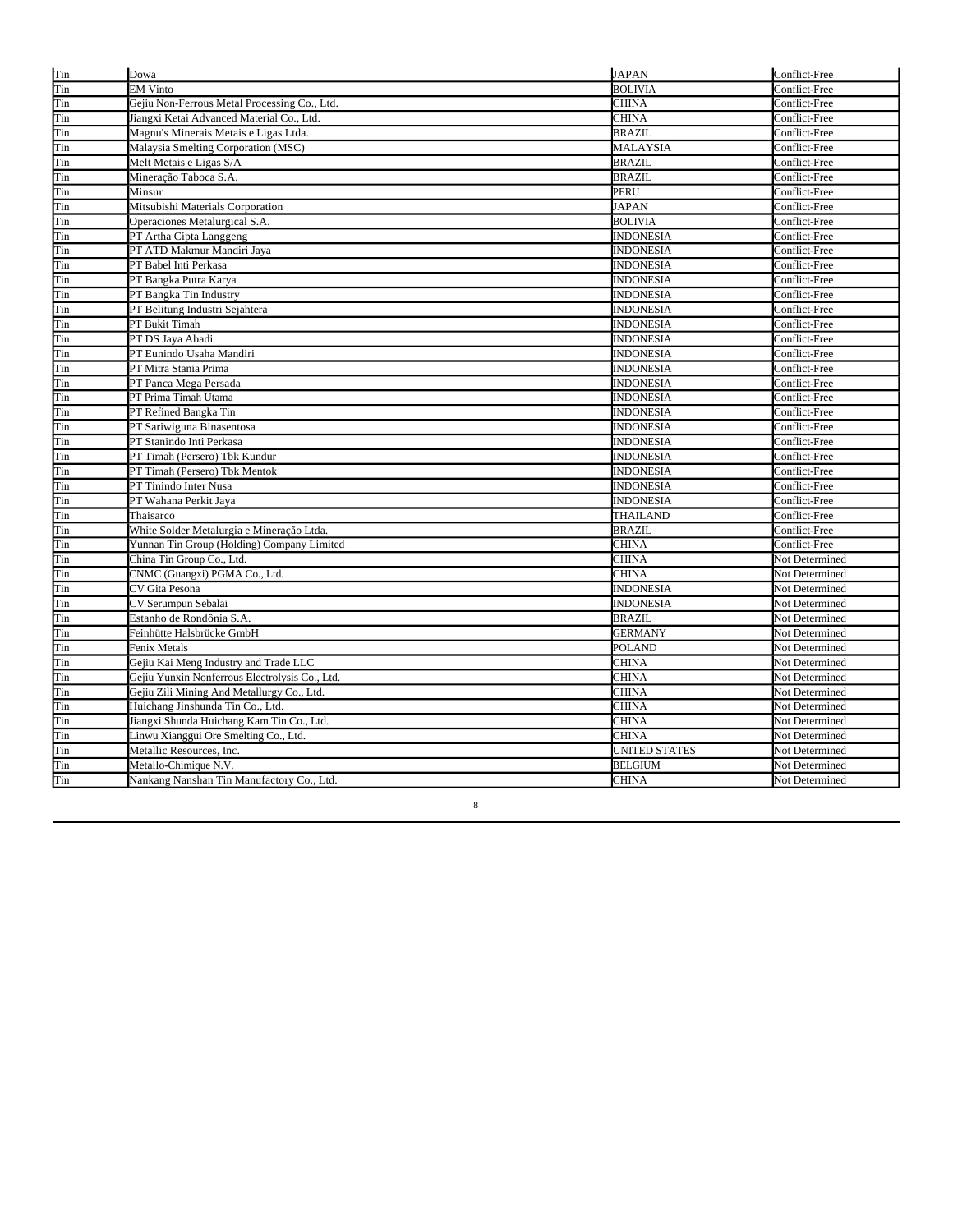| Tin      | Nghe Tinh Non-Ferrous Metals Joint Stock Company      | <b>VIETNAM</b>            | Not Determined |
|----------|-------------------------------------------------------|---------------------------|----------------|
| Tin      | Novosibirsk Processing Plant Ltd.                     | <b>RUSSIAN FEDERATION</b> | Not Determined |
| Tin      | O.M. Manufacturing (Thailand) Co., Ltd.               | THAILAND                  | Not Determined |
| Tin      | O.M. Manufacturing Philippines, Inc.                  | PHILIPPINES               | Not Determined |
| Tin      | PT Alam Lestari Kencana                               | <b>INDONESIA</b>          | Not Determined |
| Tin      | PT Aries Kencana Sejahtera                            | <b>INDONESIA</b>          | Not Determined |
| Tin      | PT Bangka Kudai Tin                                   | <b>INDONESIA</b>          | Not Determined |
| Tin      | PT Bangka Timah Utama Sejahtera                       | <b>INDONESIA</b>          | Not Determined |
| Tin      | PT BilliTin Makmur Lestari                            | <b>INDONESIA</b>          | Not Determined |
| Tin      | PT Fang Di MulTindo                                   | <b>INDONESIA</b>          | Not Determined |
| Tin      | PT Inti Stania Prima                                  | <b>INDONESIA</b>          | Not Determined |
| Tin      | PT Justindo                                           | <b>INDONESIA</b>          | Not Determined |
| Tin      | PT Karimun Mining                                     | <b>INDONESIA</b>          | Not Determined |
| Tin      | PT Pelat Timah Nusantara Tbk                          | <b>INDONESIA</b>          | Not Determined |
| Tin      | PT Seirama Tin Investment                             | <b>INDONESIA</b>          | Not Determined |
| Tin      | PT Sumber Jaya Indah                                  | <b>INDONESIA</b>          | Not Determined |
| Tin      | PT Supra Sukses Trinusa                               | <b>INDONESIA</b>          | Not Determined |
| Tin      | PT Tirus Putra Mandiri                                | <b>INDONESIA</b>          | Not Determined |
| Tin      | Rui Da Hung                                           | <b>TAIWAN</b>             | Not Determined |
| Tin      | Soft Metais Ltda.                                     | <b>BRAZIL</b>             | Not Determined |
| Tin      | VQB Mineral and Trading Group JSC                     | <b>VIETNAM</b>            | Not Determined |
| Tin      | Yunnan Chengfeng Non-ferrous Metals Co., Ltd.         | CHINA                     | Not Determined |
| Tungsten | Asia Tungsten Products Vietnam Ltd.                   | <b>VIETNAM</b>            | Conflict-Free  |
| Tungsten | Chenzhou Diamond Tungsten Products Co., Ltd.          | China                     | Conflict-Free  |
| Tungsten | Fujian Jinxin Tungsten Co., Ltd.                      | CHINA                     | Conflict-Free  |
| Tungsten | Ganzhou Huaxing Tungsten Products Co., Ltd.           | CHINA                     | Conflict-Free  |
| Tungsten | Ganzhou Jiangwu Ferrotungsten Co., Ltd.               | CHINA                     | Conflict-Free  |
| Tungsten | Ganzhou Seadragon W & Mo Co., Ltd.                    | <b>CHINA</b>              | Conflict-Free  |
| Tungsten | Global Tungsten & Powders Corp.                       | <b>UNITED STATES</b>      | Conflict-Free  |
| Tungsten | Hunan Chunchang Nonferrous Metals Co., Ltd.           | CHINA                     | Conflict-Free  |
| Tungsten | Japan New Metals Co., Ltd.                            | <b>JAPAN</b>              | Conflict-Free  |
| Tungsten | Jiangxi Gan Bei Tungsten Co., Ltd.                    | CHINA                     | Conflict-Free  |
| Tungsten | Malipo Haiyu Tungsten Co., Ltd.                       | CHINA                     | Conflict-Free  |
| Tungsten | Vietnam Youngsun Tungsten Industry Co., Ltd.          | VIETNAM                   | Conflict-Free  |
| Tungsten | Wolfram Bergbau und Hütten AG                         | <b>AUSTRIA</b>            | Conflict-Free  |
| Tungsten | Xiamen Tungsten (H.C.) Co., Ltd.                      | CHINA                     | Conflict-Free  |
| Tungsten | Xiamen Tungsten Co., Ltd.                             | CHINA                     | Conflict-Free  |
| Tungsten | A.L.M.T. TUNGSTEN Corp.                               | <b>JAPAN</b>              | Not Determined |
| Tungsten | Chongyi Zhangyuan Tungsten Co., Ltd.                  | CHINA                     | Not Determined |
| Tungsten | Dayu Weiliang Tungsten Co., Ltd.                      | CHINA                     | Not Determined |
| Tungsten | Ganxian Shirui New Material Co., Ltd.                 | CHINA                     | Not Determined |
| Tungsten | Ganzhou Non-ferrous Metals Smelting Co., Ltd.         | <b>CHINA</b>              | Not Determined |
| Tungsten | Guangdong Xianglu Tungsten Co., Ltd.                  | CHINA                     | Not Determined |
| Tungsten | H.C. Starck GmbH                                      | GERMANY                   | Not Determined |
| Tungsten | H.C. Starck Smelting GmbH & Co.KG                     | <b>GERMANY</b>            | Not Determined |
| Tungsten | Hunan Chenzhou Mining Group Co., Ltd.                 | CHINA                     | Not Determined |
| Tungsten | Jiangwu H.C. Starck Tungsten Products Co., Ltd.       | CHINA                     | Not Determined |
| Tungsten | Jiangxi Minmetals Gao'an Non-ferrous Metals Co., Ltd. | CHINA                     | Not Determined |